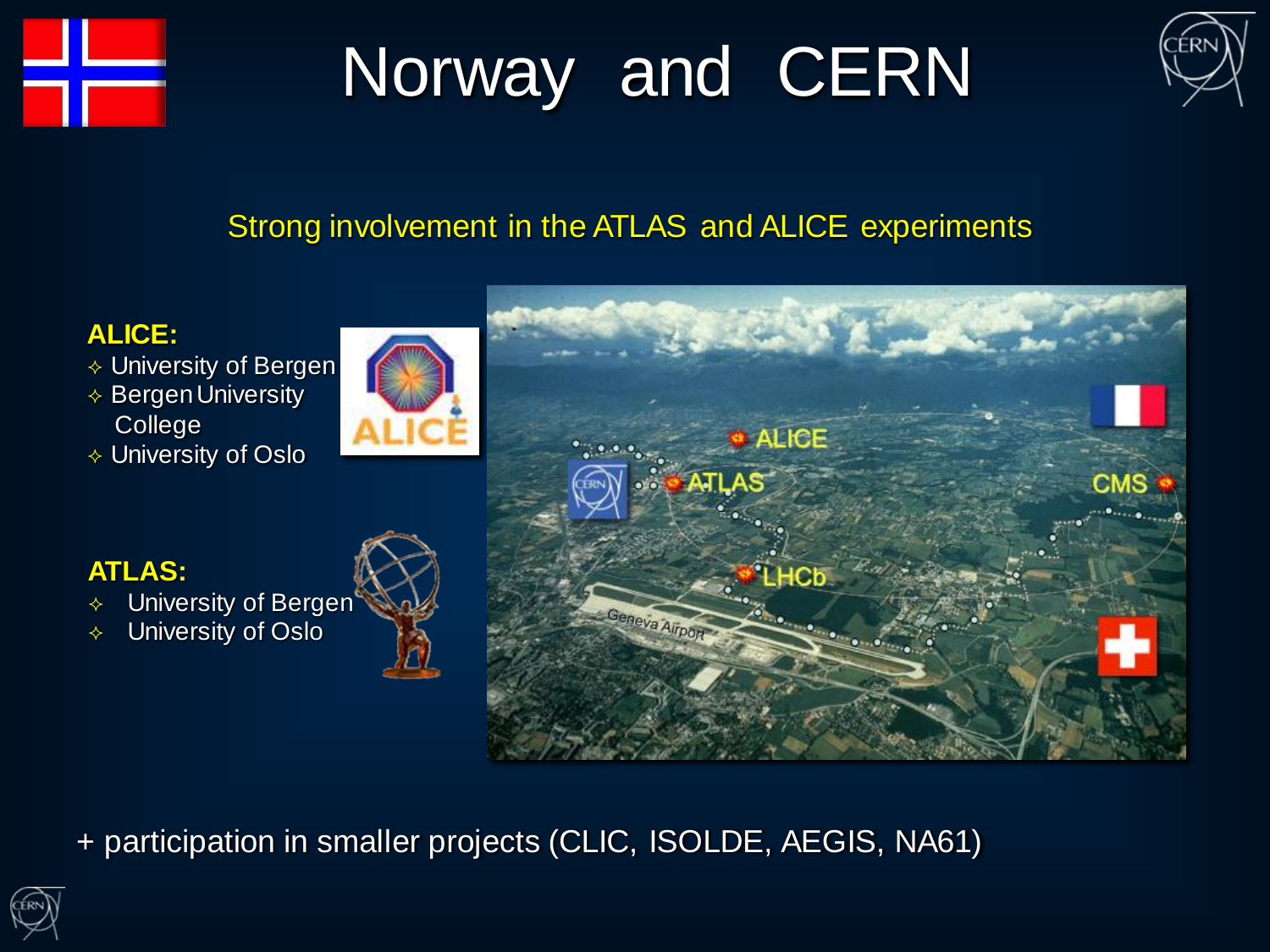# High Energy Physics in Norway



Blue: Oslo, Bergen, Trondheim: Universities (offering everything up through PhD)

Red: University Colleges currently involved at CERN (offering up through master level) – some becoming Universities (soon). Some also involved in the ATLAS/ALICE experiments. Supply, with NTNU, all technical students at master level (10-15 yearly)

Today around 140 Norwegian researchers, engineers, postdocs (15-20), PhD students (20-25) and master students (20-25) are involved in the CERN activities:

- **D** At CERN: Around 15-20 technical students at CERN in addition to the Norwegian staff (10-15 at master and ~5 ph.d level)
- □ Around 90 Norwegian researchers (of all categories above) are registered as users travelling frequently to CERN
- □ The rest travelling are less frequently or working in Norway within the CERN related research programmes

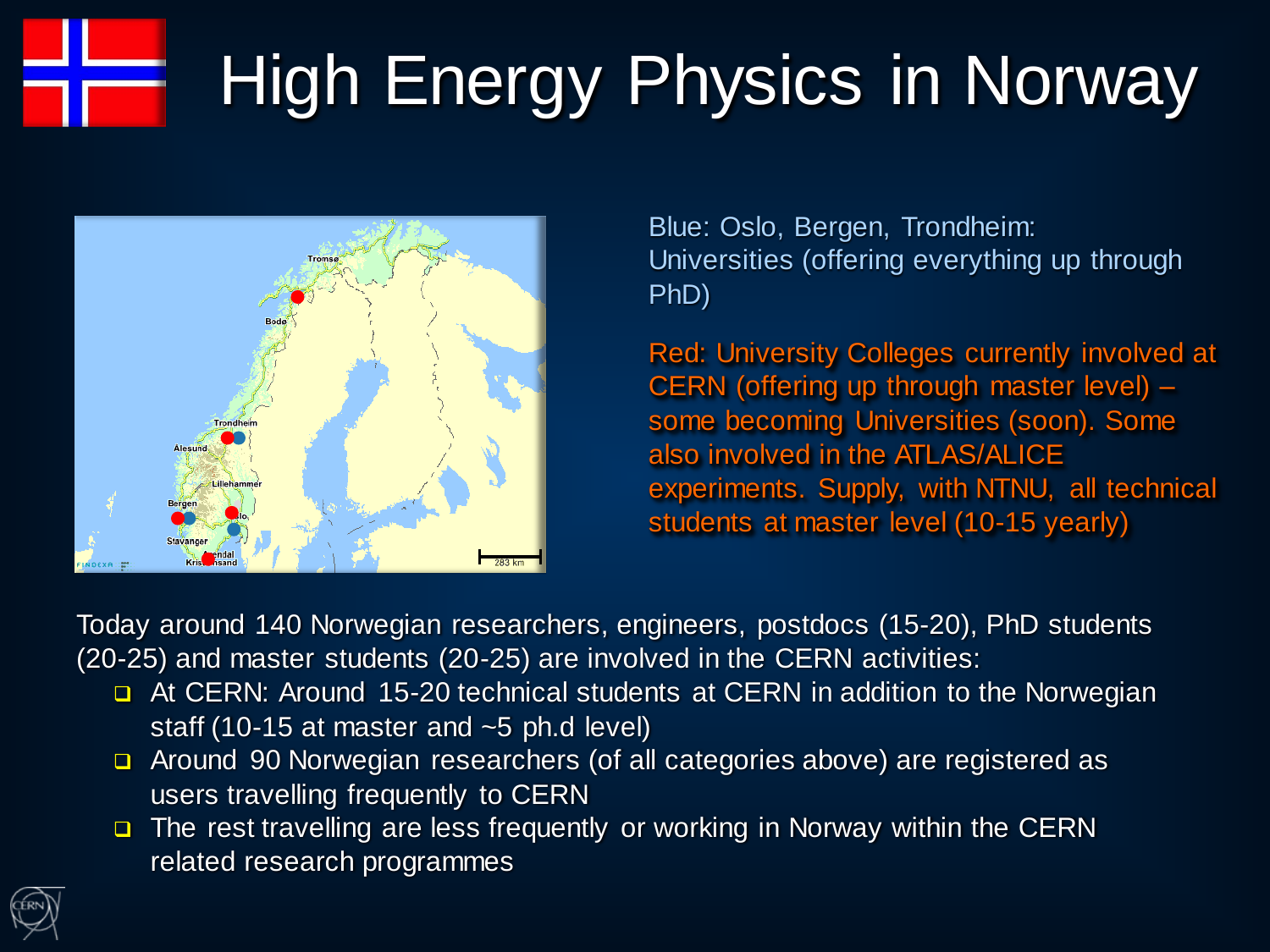## CERN Teacher Programme



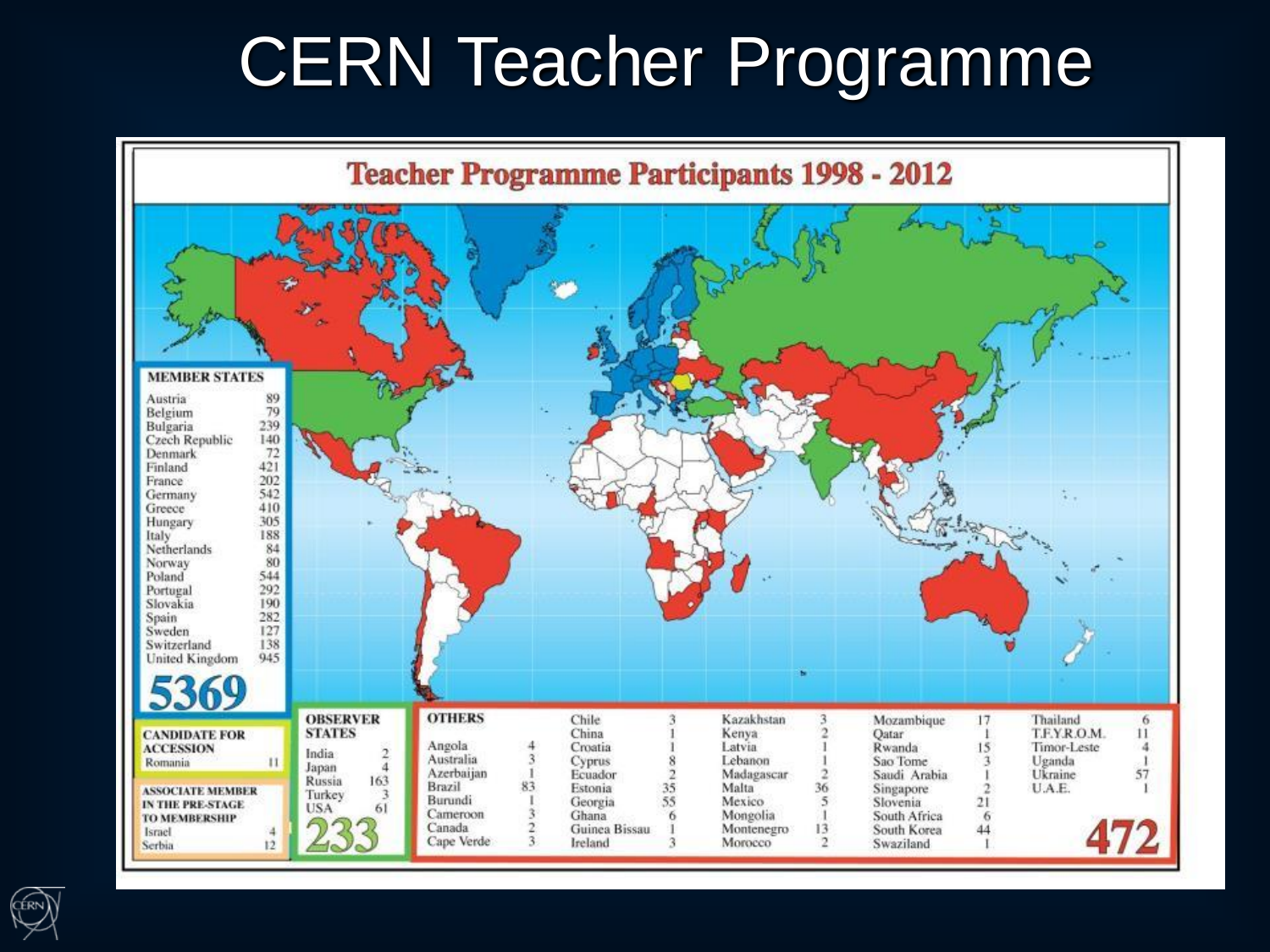The Norwegian Physics Teacher schools at CERN are set-up by the Association for Norwegian Physics Teachers (a very active organization), which is also a subgroup of the Norwegian Physical Society (making sure education is a key issue also for at that level) – see information on the right

Norwegian CERN physicists take a major part of the lectures, and Mick and co pull it all together with some key non-Norwegian speakers and a social programme

CERN school frequency limited by availability of funding for the teachers (which they arrange in various ways)



### Norsk fysikklærerforening

#### **Styret**

Morten Trudeberg, Asker vgs (leder) Astrid Johansen, Adolf Øien vgs Janne Christine Fossum, UMB Trond Harkjerr, Lillehammer vgs Cathrine Wahlstrøm Tellefsen, Valler vgs Carl Angell, UiO (Generalsekretær)

#### **Møter**

Landskonferanse om fysikkundervisning blir i 2012 holdt på Gol fra 7. til 10. august. Mer informajson om møtet kan finnes her eller på foreninges hjemmeside. Frist for påmelding: 1. juni.

#### **Medlemmer**

Norsk fysikklærerforening har 494 medlemmer og 71 subsidiære medlemmer.

#### **Aktivitet**

Norsk fysikklærerforening (NFL) er en delvis autonom forening med egne vedtekter og eget regnskap, men foreningen har også status som en undergruppe av NFS. Omlag 400 av NFS sine medlemmer er også medlemmer av NFL. Foreningen er åpen for alle som underviser i fysikk og for alle som har interesse for formidling av fysikk. Hovedandelen av medlemmene underviser i fysikk i den videregående skolen.

NFL arbeider for å fremme faglig og pedagogisk utvikling innen norsk fysikkundervisning. Dette gjør vi ved å:

- arrangere Landskonferansen for fysikkundervisning annethvert år. I de siste årene har dette vært en integrert del av det såkalte Fysikermøtet.
- · bistå ved arrangement av regionsvise samlinger for fysikklærere.
- · skaffe til veie midler til og muligheter for faglig etterutdanning for lærere, både gjennom Landskonferansen og andre tilbud.
- skaffe til veie og systematisere informasjon om fysikkfagets stilling i den videregående skolen.
- koordinere fagpolitiske aktiviteter blant medlemmene. Vi har blant annet vært en innflytelsesrik aktør i arbeidet med den nye læreplanen i fysikkfaget i den videregående skolen.
- ha et formelt nasjonalt ansvar for gjennomføringen av Fysikk OL.

Foreningen har et eget nettsted hvor du finner mer informasjon: http://fysikklarer.no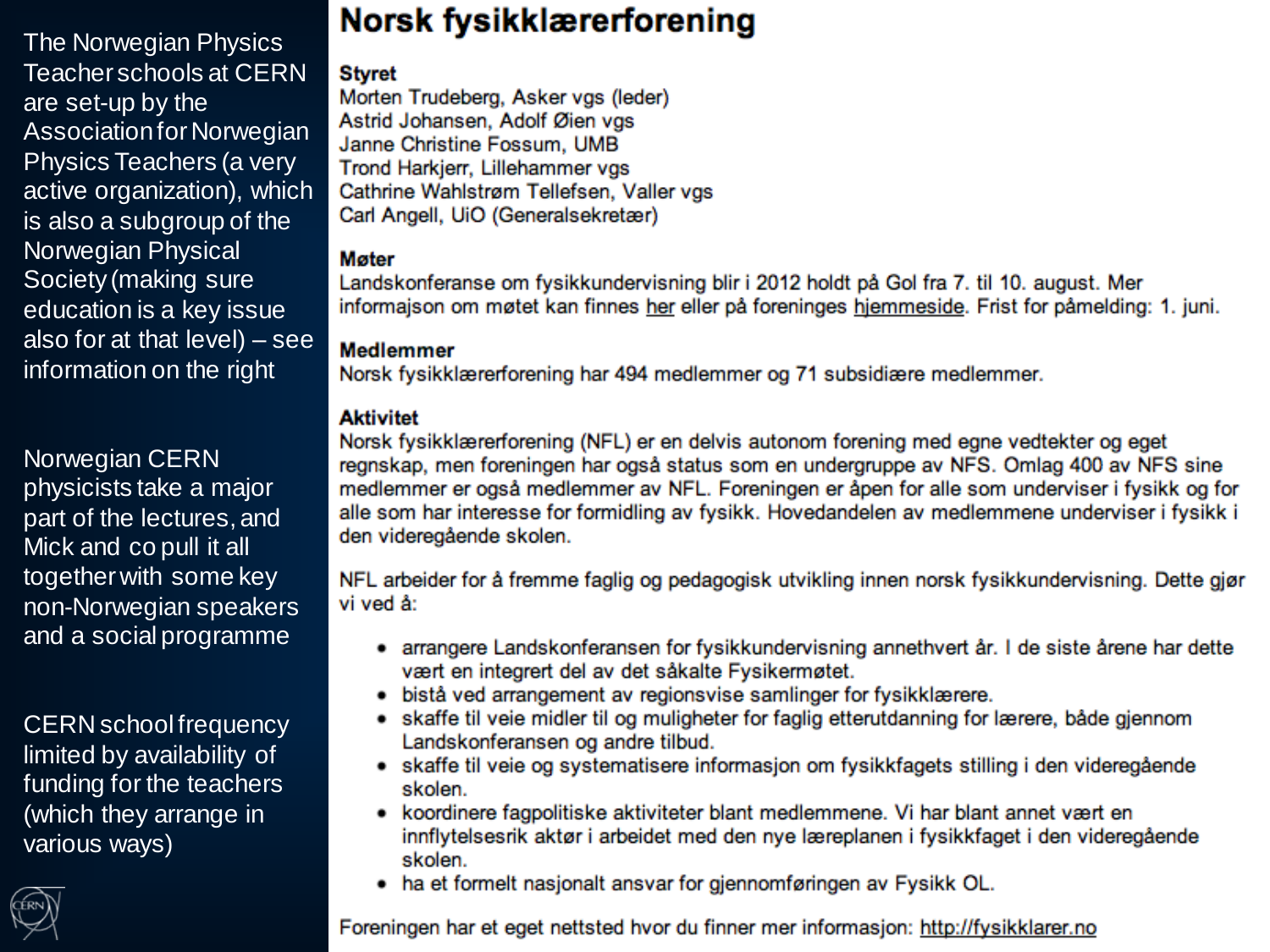First school in 2007, next in March 2011, next Sept/October this year, see agenda example from previous school including Norwegian CERN physicists as lecturers (either CERN staff or University staff coming down for the occasion)



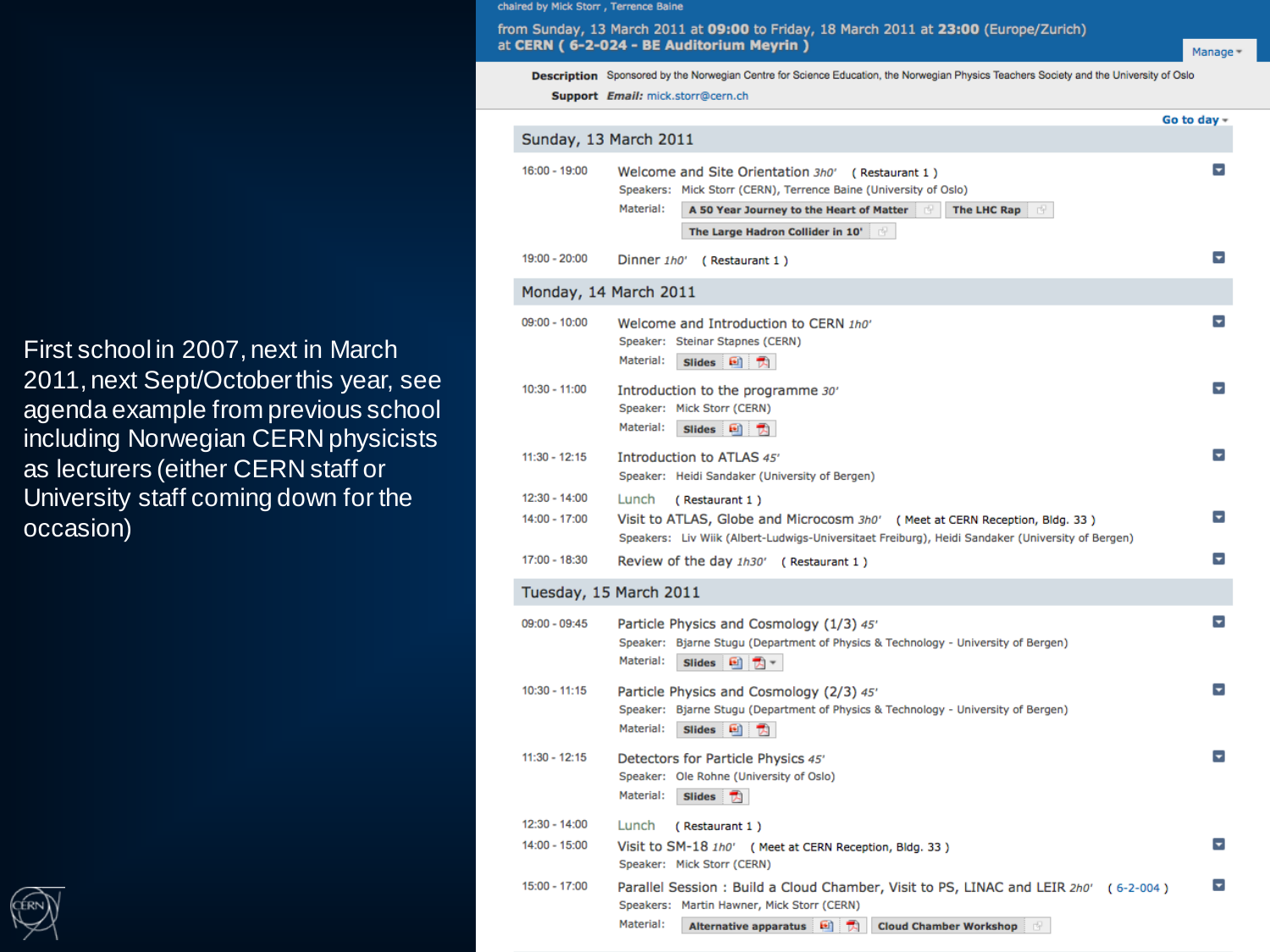Additional effect:

Many school classes visit CERN (1100 pupils in 2012), on initiative by these teachers or other teachers in the Association for Physics Teachers

All of the teachers are informed about the CERN schools and possibilities for visiting, and many come back year after year with their classes. In periods we have daily visits.